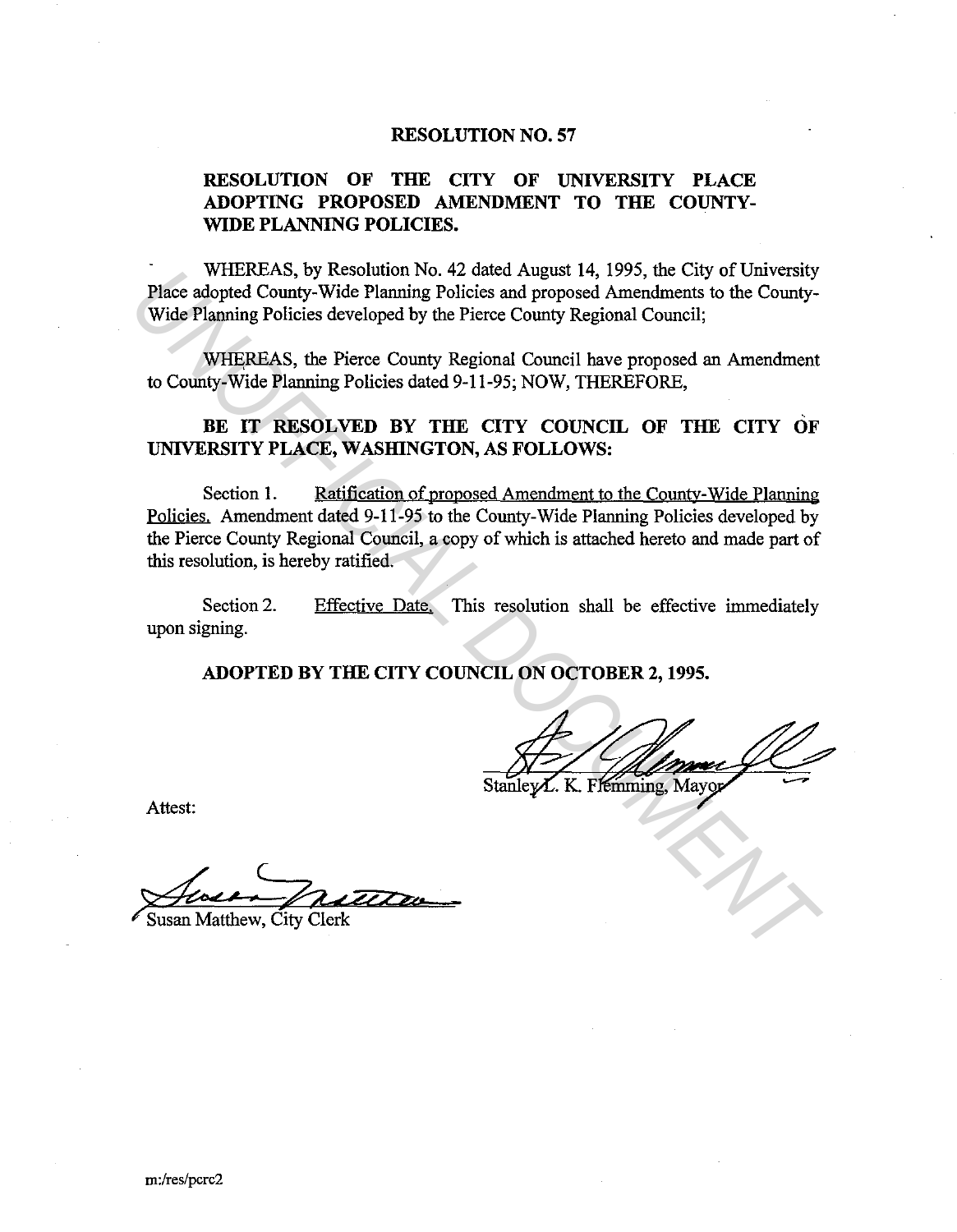Antendricht folloging wide Planning Policies - C-11-95

COUNTY-WIDE PLANNING POLICY ON URBAN GROWTH AREAS, PROMOTION OF CONTIGUOUS AND ORDERLY DEVELOPMENT AND PROVISION OF URBAN .SERVICES TO SUCH DEVELOPMENT

### Background-Requirements of the Growth Management Act

-·-,

The Washington Growth Management Act identifies the encouragement of development in urban areas where adequate public facilities and services exist or can be provided in an efficient manner [RCW 36.70A.020(1)], the reduction of sprawl, (i.e., the inappropriate or premature conversion of undeveloped land into low-density development) [RCW  $36.70A.020(2)$ , and the provision of adequate public facilities and services necessary to support urban development at the time the development is available for occupancy and use (without decreasing current service levels below locally established minimum standards [RCW 36.70A.020(12)] as planning goals to guide the development and adoption of comprehensive plans and development regulations. **Eackground-Requirements of the Crowth Management Act**<br>The Washington crowth Management Act identifies the<br>envolvingement of development in urban areas where adequate<br>public facilities and ervices exist or can be provided

The Growth Management Act further requires (1) that the County designate an "urban growth area" or areas within which urban growth shall be encouraged and outside of which growth shall occur only if it is not "urban" in character; (2) that each municipality in the County be included within an urban growth area; (3) that an urban growth area include territory outside of existing municipal boundaries only if such territory is characterized by urban growth or is adjacent to territory that is already characterized by urban growth. [RCW 36.70A.110(1); for definition of "urban growth" see RCW 36.70A.030(14) .]

The designated county and municipal urban growth areas shall be of adequate size and appropriate densities so as to accommodate the urban growth that is projected by the State Office of Financial Management to occur in the County for the succeeding 20-year period. While each urban growth area shall permit urban densities, they shall also include greenbelt and open space areas [RCW 36.70A.110(2)].

As to the timing and sequencing of urban growth and · development over the 20-year planning period, urban growth shall occur *first* in areas already characterized by urban growth that have existing public facility and service capacities to service such development, second in areas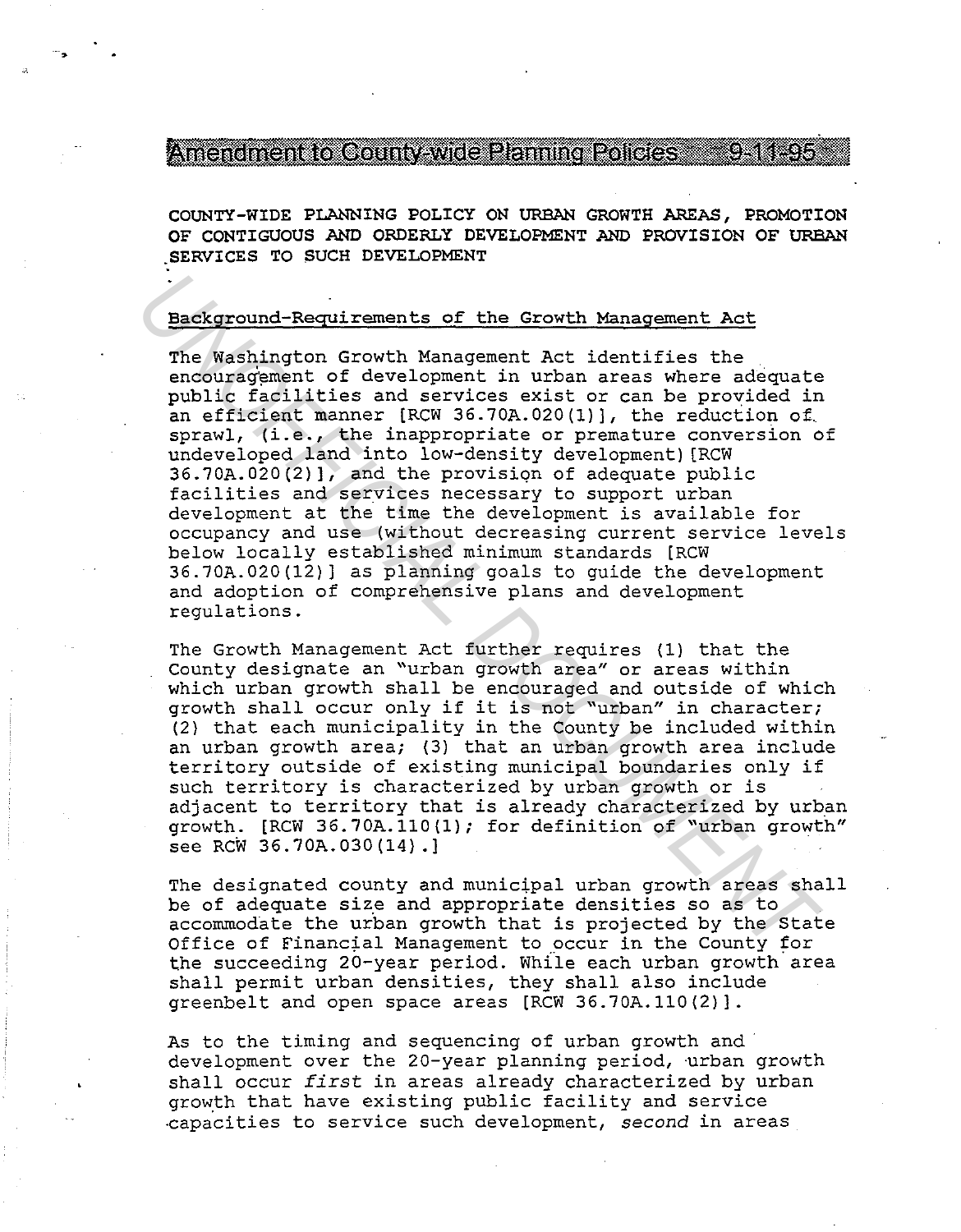work with existing municipalities and emerging communities. to make such transitions efficiently.

At the same time, annexations and incorporations have direct and significant impacts on the revenue of county government, and therefore, may affect the ability of the county to -fulfill its role as a provider of certain regional services. The municipalities will work closely with the county to develop appropriate revenue sharing and contractual services arrangements that facilitate the goals.of GMA.

The County-wide Planning Policies are intended to be the consistent "theme" of growth management planning among the county and municipalities. The policies also spell out processes and mechanisms designed to foster open communication and feedback among the jurisdictions. The county and the cities and towns will adhere to the processes and mechanisms provided in the policies.

### 5. Urban Development Standards

 $\mathbf{M}(\mathbf{r})$  , and  $\mathbf{r}$  , and

5.1 The provisions of this section shall apply to all municipalities and urban growth areas located in the County.

5.2 The following development standards shall be the minimum required for urban developments and shall apply to all new development in urban growth areas, except as provided in Section 5.6 below.

5.2.1 Streets, Roads and Arterials. All public streets, roads, and arterials shall be constructed to the minimum requirements outlined in the City and County Design Standards adopted pursuant to RCW 35.78.030 and RCW 43.32.020. curbs, gutters, and sidewalks will be required on both sides. Private streets and roads may be approved, but shall be required to meet these requirements. The municipalities will work closely with the county to<br>develop appropriate revenue sharing and contractual service<br>arrangements that facilitate the goals of GMA.<br>The County-wide Planning Policies are intended to be the<br>co

5.2.2 Street Lighting. Street lighting shall be required at signalized intersections. Street lighting in new subdivisions shall be provided at all intersections controlled by a traffic signal or sign, and at certain road corners, elbows, and cul-de-sacs. Installation and maintenance of street lighting in subdivisions shall be the responsibility of the developer or homeowner's association unless the local jurisdiction assumes responsibility. When ownership of the street lighting has not been assumed by the local jurisdiction, the light standards shall be located on private property.